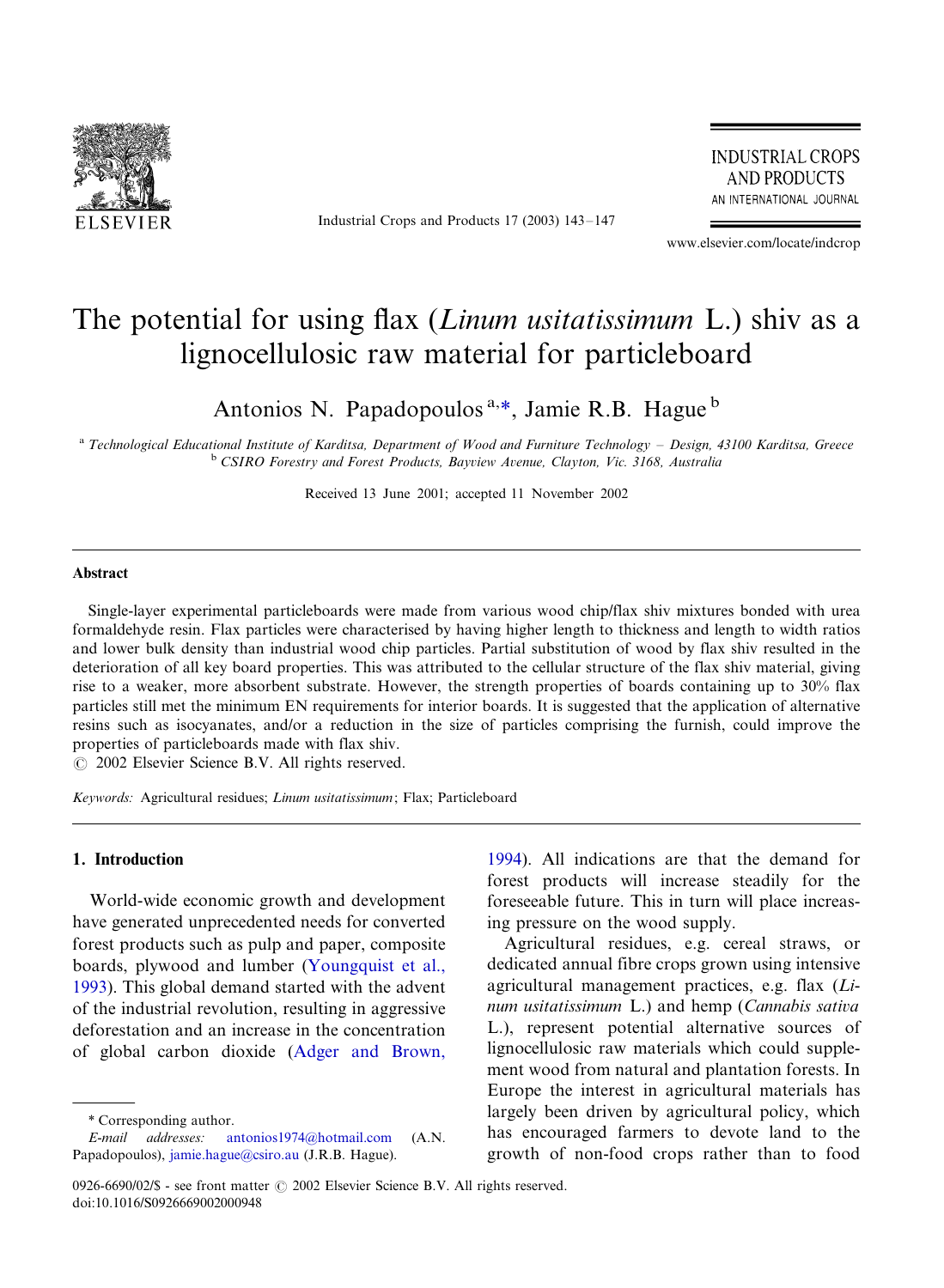production. As a consequence, fibre crops have received a good deal of attention during the last  $10-15$  years, and the forest products industries, with their huge demand for raw materials, have been identified as potential consumers of the crop materials [\(Hague et al., 1998](#page-4-0)).

A wide range of agri-residues and annual fibre crops could potentially be used for manufacturing composites such as particleboard. Flax shiv (the woody core generated as a waste by-product from the flax fibre/linen industry) is one such material, and has previously been used on a commercial scale to manufacture panel products. The purpose of this communication is to report the results obtained in a study aimed at determining the technical feasibility of making single-layer experimental particleboards from mixtures of flax shiv and wood chips.

### 2. Materials and methods

#### 2.1. Raw material

Flax shiv (Linum usitatissimum), derived from an experimental crop grown in the United Kingdom, and industrially produced wood chip furnish, comprising predominantly mixed softwoods, supplied by Kronospan Ltd, Chirk, UK, were the raw materials used in this study. Each furnish type was screened first through a mesh with 5 mm apertures to remove oversize particles and then through a mesh with 1 mm apertures to remove undersize (dust) particles. Oversize particles comprised around 20% (mass basis) of the flax shiv furnish and 10% of the wood chip furnish; dust comprised approximately 2% of each furnish type. After screening the shiv and wood chips were dried to  $3\%$  moisture content at 70 °C. After drying the bulk density of each furnish was determined. Samples of each furnish type were also further screened over a mesh with 3 mm apertures; the dimensions of particles comprising the fractions retained on and passing through the 3 mm mesh were then determined.

## 2.2. Board manufacture and testing

Five types of panel were made, consisting of varying mixtures of wood and flax shiv (wood to flax mass ratios of 9:1, 4:1 and 7:3) and wood and flax shiv alone. Pre-weighed raw material was placed into a resin blending chamber equipped with a rotary arm agitator. A commercial E1 grade urea formaldehyde (UF) particleboard resin (62.4% solids content), containing 2% (based on resin solids) ammonium chloride as hardener, was used for the manufacture of boards. Thirteenpercent resin (solids on oven dry mass of particles) was added in all cases. Where necessary, additional water was added to bring the furnish to the target moisture content level (10%); this was done after resin application. The total blending and mixing time was 3 min. Mattresses were hand-formed and hot pressed at 200  $\degree$ C for 6 min using a maximum pressure of 3.4 MPa. Target board density was 0.75 g/cm<sup>3</sup> and target board thickness 17.5 mm. Three replicate panels were produced for each board type. The mat core temperature was measured during hot pressing using a 30-gauge type-K thermocouple.

After manufacture the boards were conditioned at 20  $\degree$ C and 60% relative humidity. Values for internal bond (IB), modulus of rupture (MOR) and thickness swelling (TS) after 24 h water immersion were then determined according to procedures defined in the American standard for particleboards (ANSI A208.1-1998, [ANSI, 1998\)](#page-4-0) and European Union standards EN 310, EN 317 and EN 319 ([European Standard EN 310, 1993;](#page-4-0) [European Standard EN 317, 1993; European](#page-4-0) [Standard EN 319, 1993\)](#page-4-0).

## 3. Results and discussion

## 3.1. Particle dimensions and bulk density of furnishes

When screened over the 3 mm mesh, approximately half of the flax shiv furnish was retained on the mesh. This contrasted with the results for the wood chip furnish, where less than a third was retained on the mesh.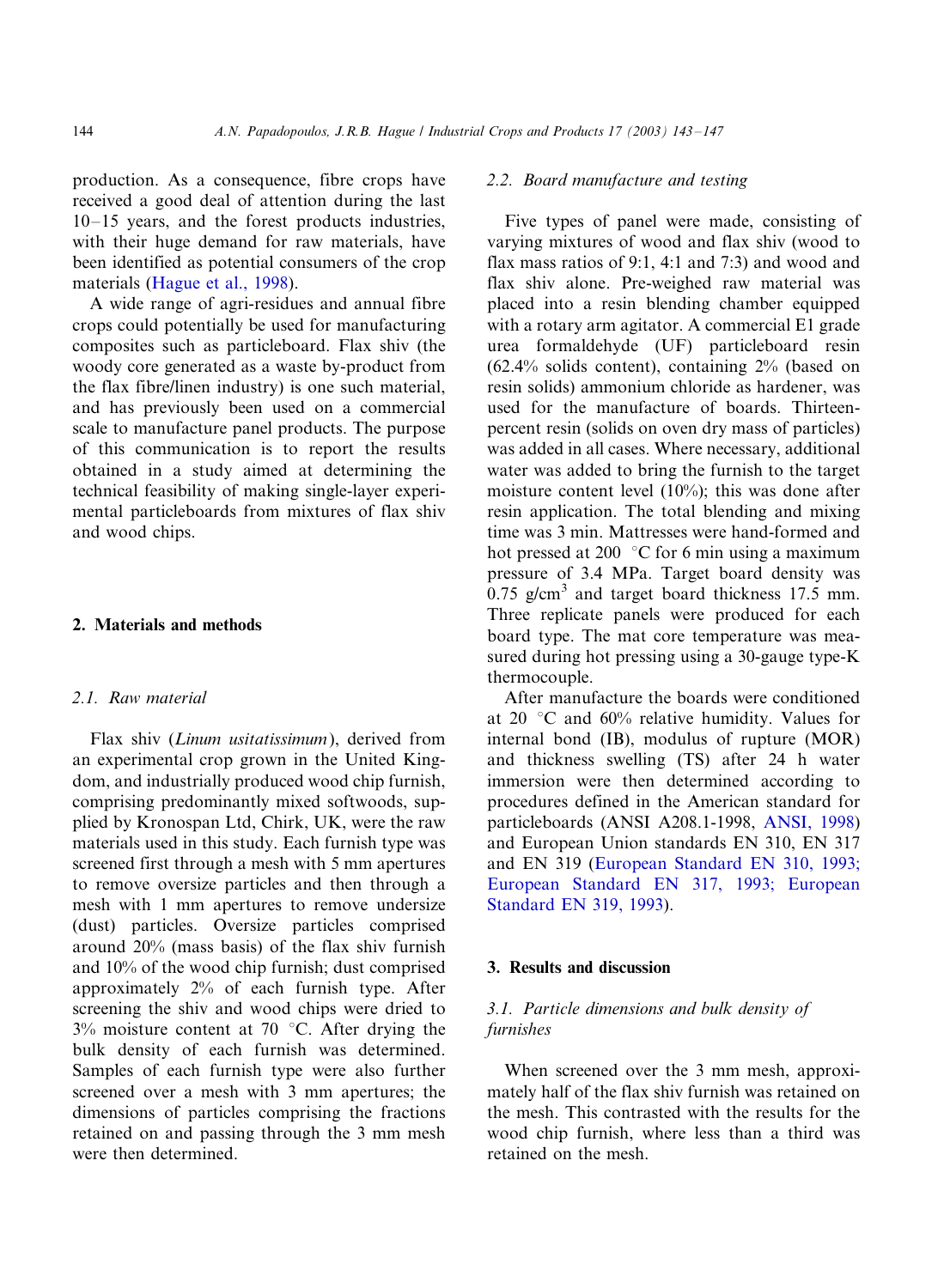The dimensions of flax and industrial wood chips and their length to thickness and length to width ratios are presented in Table 1. Flax particles were typically longer, thinner and narrower than the wood chips. As a result, their length to thickness and length to width ratios were typically higher than those of the wood chips. The bulk density of the flax furnish was determined to be about half that of the wood chip furnish (Table 2).

#### 3.2. Core temperature during hot pressing

[Fig. 1](#page-3-0) presents typical core temperatures in the flax particleboard mats and in particleboard mats made from industrial wood chips. It can be seen that the rate of heat transfer to the core was different in the two mats, being significantly slower in the flax panel. This is probably related to the lower bulk density of the flax furnish and consequent reductions in mat permeability upon densification during hot pressing. Previous workers have observed similar behaviour in particleboards made from coconut residues [\(Papadopoulos et al., 2002b\)](#page-4-0).

### 3.3. Mechanical and physical properties of panels

The properties of the single layer experimental particleboards made from the various wood/flax combinations are shown in [Table 3.](#page-3-0) It can be seen that higher flax content levels resulted in inferior board properties. IB and TS were more severely effected than the bending strength. Similar observations were made by [Grigoriou \(2000\)](#page-4-0) in the

Table 1 Dimensions of flax particles and industrial wood chips

| Table 2                                                       |  |  |  |
|---------------------------------------------------------------|--|--|--|
| Bulk density $(g/cm3)$ of flax shiv and industrial wood chips |  |  |  |

| Raw material          | Bulk density |
|-----------------------|--------------|
| Flax chips            | 0.09(0.002)  |
| Industrial wood chips | 0.21(0.007)  |

The values shown are means from 3 samples. Standard deviations in parentheses.

case of straw-based panels. The significant reduction in IB is probably attributable to the fact that, compared with wood, flax shiv comprises relatively short, thin walled and weak cells. As a consequence the shiv particles themselves are relatively weak, giving rise to 'critical defects' in the panel structure and hence a rapid decrease in IB as the shiv content of the panel increases. The increase in TS associated with increasing shiv content can probably be similarly explained by the cellular structure of the shiv particles. However, as well as a reduction in particle strength, an additional factor is likely to be that the shiv material is more absorbent, which promotes more rapid uptake of water and hence increased swelling. Incidental supporting evidence for this hypothesis is provided by the fact that a key use for flax shiv is as livestock bedding, where absorbency is a key criterion of material performance. The fact that the bending strength of panels was least effected by the inclusion of shiv can in part be attributed to the fact that the flax particles had a high length to thickness ratio compared to the wood chips; such properties would be expected to enhance bending strength.

| Dimension        | Flax                           | Wood      | Flax                           | Wood      |
|------------------|--------------------------------|-----------|--------------------------------|-----------|
|                  | Fraction retained on 3 mm mesh |           | Fraction retained on 1 mm mesh |           |
| Length           | 18.2(2.5)                      | 13.2(5.2) | 15.4(2.9)                      | 10.2(3.5) |
| Width            | 1.4(1.2)                       | 3.1(1.1)  | 1.1(1)                         | 2.5(1)    |
| Thickness        | 0.5(0.3)                       | 0.9(0.3)  | 0.4(0.01)                      | 0.8(0.1)  |
| Length:width     | 13                             | 4.3       | 14                             | 4.1       |
| Length:thickness | 36.4                           | 14.7      | 38.5                           | 12.7      |
|                  |                                |           |                                |           |

The values shown are means from 50 samples. Standard deviations in parentheses.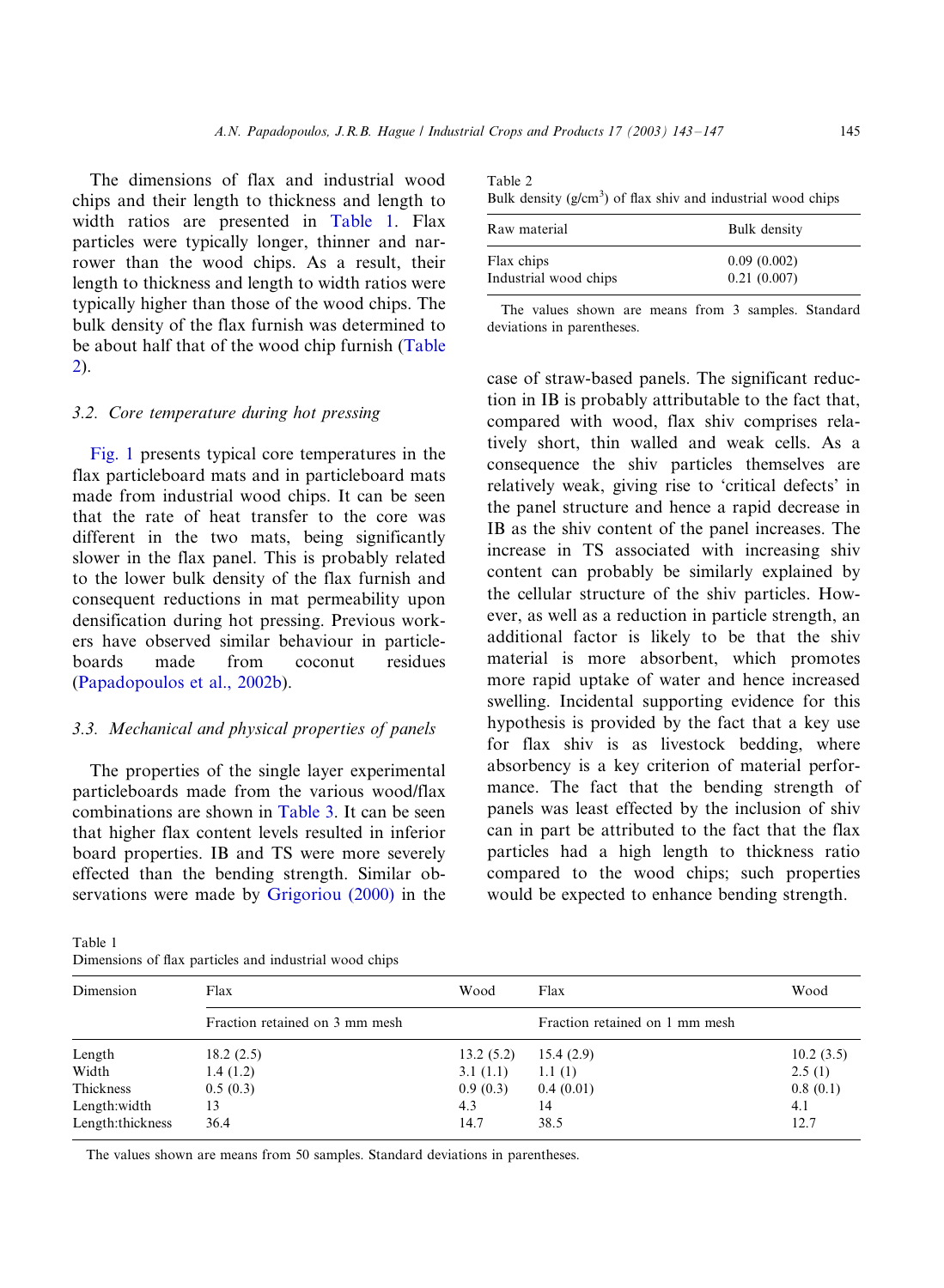<span id="page-3-0"></span>

Fig. 1. Mattress core layer temperature during hot pressing of test panels. Data for coconut residues [\(Papadopoulos et al., 2002b\)](#page-4-0) included for comparison.

Reference to Table 3 suggests that, although the inclusion of flax shiv does impair panel properties, in terms of strength many of the panels satisfied minimum requirements laid down in international standards for various grades of board. However, some caution needs to be used when drawing conclusions, as the resin loadings, press times and finished panel densities in this work were greater than those typically found in industry.

The results obtained in this study are in general agreement with those reported by other workers [\(Hague et al., 1998](#page-4-0)); these workers suggested that flax is possibly a more suitable raw material for MDF rather than particleboard manufacture. They also reported that improved properties could be imparted to particleboards made from raw materials such as wheat straw and miscanthus (*Miscanthus* sp.) when methyl di-isocyanate

Table 3 Mean properties of UF-bonded single-layer experimental particleboards

| Wood:flax         | Density $(g/cm^3)$                              | MOR (MPa)  | IB (MPa)    | $TS(\%)$  |
|-------------------|-------------------------------------------------|------------|-------------|-----------|
| 100:0             | 0.751(0.02)                                     | 16.92(0.4) | 1.21(0.04)  | 13.5(1.8) |
| 90:10             | 0.748(0.04)                                     | 15.51(0.3) | 0.89(0.02)  | 19.4(2.1) |
| 80:20             | 0.744(0.03)                                     | 14.54(0.3) | 0.65(0.02)  | 25.2(2.8) |
| 70:30             | 0.739(0.05)                                     | 13.22(0.4) | 0.43(0.01)  | 37.5(3)   |
| 0:100             | 0.748(0.05)                                     | 11.72(0.2) | 0.09(0.007) | 62.9(4.2) |
| ANSI A208.1-1998  | Commercial use, shelving-M1                     | 11.0       | 0.400       | 8         |
| ANSI A208.1-1998  | Industrial overlaying shelving, countertops-M2  | 14.5       | 0.450       | 8         |
| ANSI A208.1-1998  | Industrial overlaying shelving, stair treads-M3 | 16.5       | 0.550       | 8         |
| EN 310 and EN 319 | P <sub>2</sub> general use                      | 11.5       | 0.24        | N/A       |
| EN 310 and EN 319 | P3 interior fitments                            | 13.0       | 0.35        | N/A       |
| EN 310; 317; 319  | P4 load bearing—dry                             | 15.0       | 0.35        | 14        |

Standard deviations in parentheses.